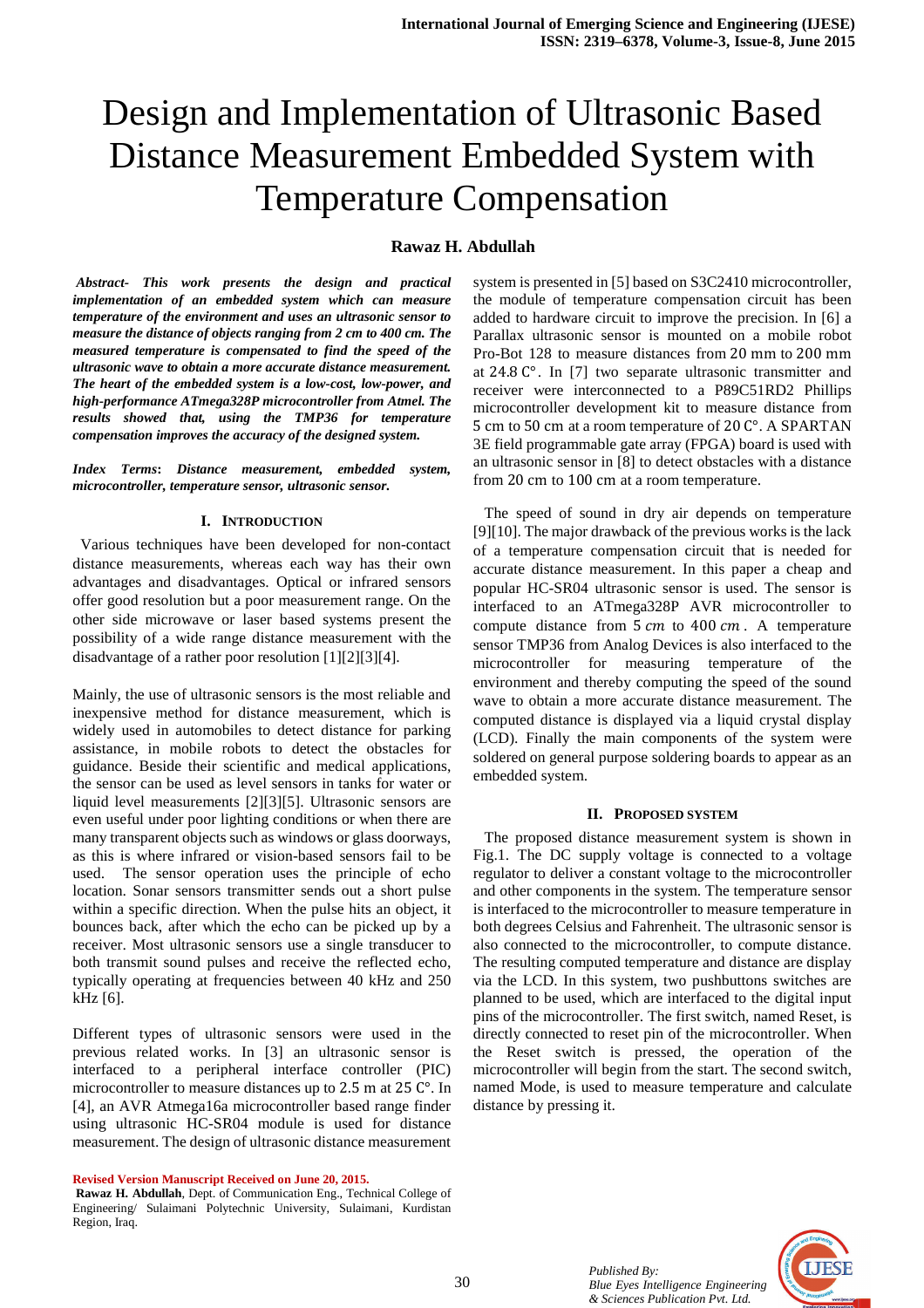

**Fig.1: Proposed distance measurement system**

## *A. Temperature Sensor*

A temperature sensor is a sensor used to measure ambient temperature. These sensors use a solid-state technique to determine the temperature. In this work TMP36 is used, which is a rather complicated integrated circuit (IC), hidden in a package, as shown in Fig.2. It has three pins; the first pin is the supply voltage  $(V_{cc})$ , the second pin is the output voltage ( $V_G$ ), which generates voltage that depends on temperature of the medium, and the third pin is ground (GND) [11].



**Fig.2: Temperature sensor TMP36**

The TMP36 provides a voltage output that is linearly proportional to the Celsius (centigrade) temperature, and it can read from −40°C to +125°C. The sensor outputs 10 mV per degree centigrade with a 500 mV offset on the output voltage pin. The following formula relates the generated voltage and temperature [11]:

Therefore,

$$
T_c = 100 (V_G - 0.5)
$$
 (2)

 $V_G = (0.01 * T_C) + 0.5$  (1)

Where,  $V_c$  is the generated voltage in volts, and  $T_c$  is temperature in degrees Celsius. To measure temperature in degrees Fahrenheit the following formula is used [11]:

$$
T_F = (T_C * 1.8) + 32
$$
\n(3)

Where  $T_F$  is temperature in degrees Fahrenheit.

## *B. Ultrasonic Sensor*

Ultrasonic sensors work based on the similar principle related to radar or sonar which evaluates the attributes of a target by interpreting the echoes from radio or sound waves,

respectively. These sensors have a piezoelectric transducer (transmitter) which vibrates at ultrasonic or ultrasound frequencies. These pulses are emitted in a cone-shaped beam and aimed at a target object. The transmitted pulses are reflected by the object to the same or another transducer (receiver) of the sensor. The received pulses are detected as echoes [2][10][12]. Fig.3 illustrates the basic operation of ultrasonic sensors.



**Fig.3: Basic operation of ultrasonic sensors**

For distance measurement, usually the time-of-flight (TOF) method is used. In this case, the distance can be computed easily by knowing the speed of sound in the medium and time delay of the transmitted and reflected pulses. The equation for distance measurement is [2][9]:

$$
L = \frac{1}{2}ct
$$
 (4)

Where L the distance between the sensor and target surface in meters, c is the ultrasonic speed in the medium measured in meters/second, and t is the flight time of the ultrasonic pulse in second. The speed of the ultrasonic wave depends on the type of the medium and temperature. In air the speed is given by [9]:

$$
c = 331.45 + 0.6067 T_c \tag{5}
$$

Where  $T_c$  is temperature in degrees centigrade.

In this work, the popular HC-SR04 ultrasonic distance sensor is used to measure the distance of an object ranging from 2 centimeters to around 5 meters. The Sensor has a 4-pin header; it has a  $V_{cc}$  pin (it needs a 5V power supply), a trigger pin, an echo pin, and a ground pin, as shown in Fig.4.



**Fig.4: The HC-SR04 ultrasonic sensor**

A short  $10\mu s$  pulse must be supplied to the trigger pin of the ultrasonic sensor to start the ranging, and the module will

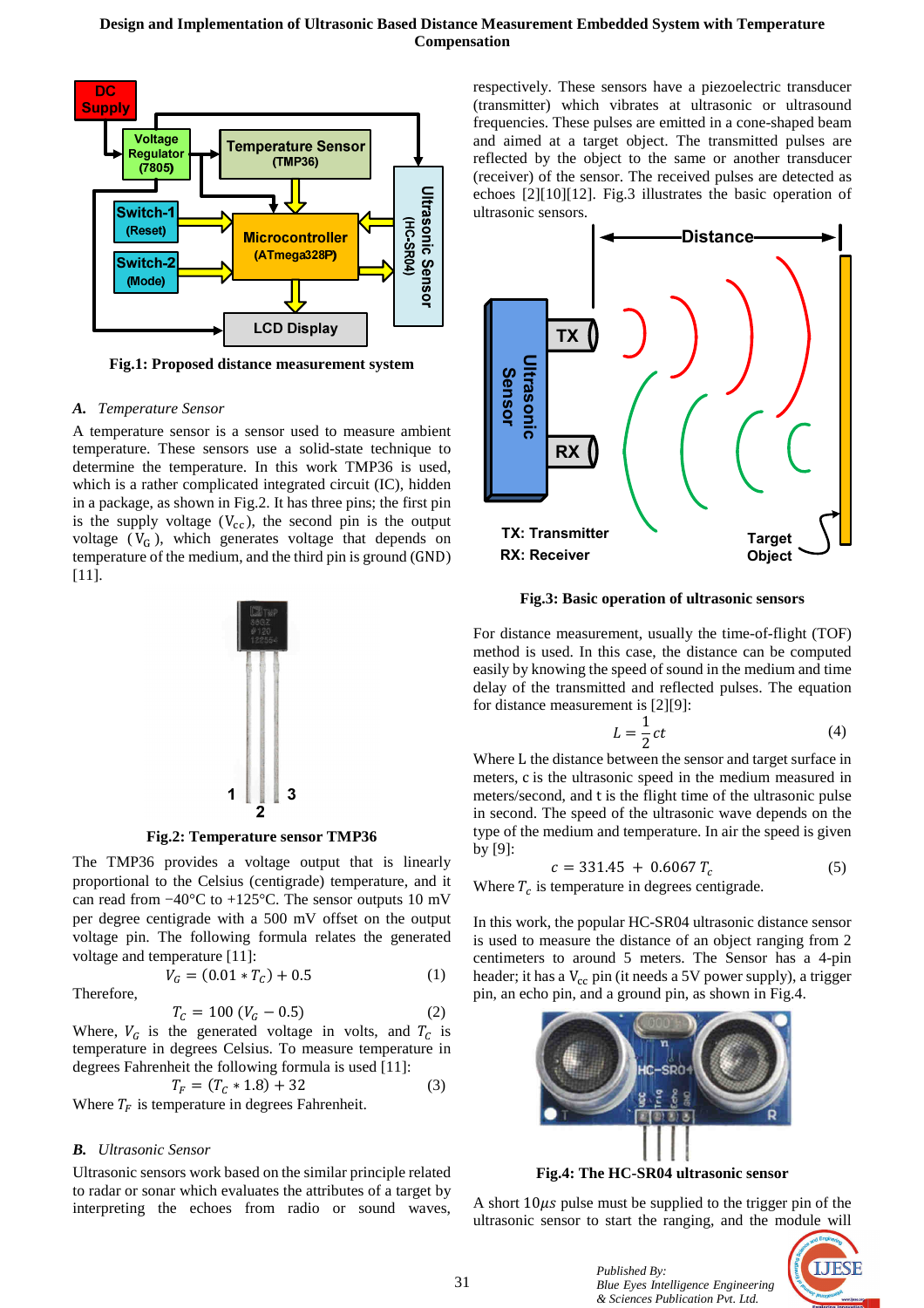send out (transmit) an 8 cycle burst of ultrasound pulse at around  $40$  KHz. It then waits and listens for the pulse to echo back to the echo pin, and calculates the time taken to receive the pulse (echo) in microseconds [10].

At  $T_c = 15$  °C, the speed of sound is about  $c = 340$  m/s, therefore at this case the distance can be calculated based on equation (4) as follows:

$$
L = \frac{1}{2} \cdot \left( 340 \frac{m}{s} \right) \cdot t
$$
  
=  $\frac{1}{2} \cdot \left( 340 \times \frac{100 \text{ cm}}{10^6 \mu s} \right) \cdot t$  (6)  
=  $\frac{t}{58.8236}$ 

## *C. Microcontroller*

Microcontroller is the heart of an embedded system [12]. A microcontroller is a microcomputer that contains most of its peripheral devices and required memory inside a single integrated circuit along with the central processing unit (CPU) [13]. The ATmega328P microcontroller used in this work is an 8-bit AVR reduced instruction set computing (RISC) from Atmel [11]. In general, the Atmel AVR microcontrollers are very easy to use and can be run perfectly well by simply plugging them into a prototype board, adding a crystal oscillator, along with two capacitors, and connecting for programming. They are, coupled with the development of the AVR RISC core architecture that provides for very low-cost yet amazing solutions, and designed to run very fast through the use of a reduced number of machine-level instructions [13].

A typical ATmega328P microcontroller in a dual in-line package (DIP) is shown in Fig.5. The heart of the microcontroller is an 8-bit AVR CPU. The device has 2 kilo bytes (KB) of random access memory (RAM), 32 KB of programmable flash memory, and 1 KB of electrically erasable programmable read only memory (EEPROM). The microcontroller also has 14 digital I/O ports and 6 analog or ADC input ports. These ports link the microcontroller to the rest of electronic devices [11].



**Fig.5: ATmega328P microcontroller in a typical DIP**

The microcontroller has 28 pins. Pin 1 can be used to restart the execution of the microcontroller's program (RESET), pin 7 is the supply voltage  $(V_{cc})$ , pin 8 and pin 22 are both ground (GND), pin 20 is a separate supply voltage for the ADC pins  $(AV<sub>cc</sub>)$ , and pin 21 is the reference voltage for the analog-to-digital converter (ADC) pins (AREF). Pins 9 and 10 are the crystal connection pins. An external 16 MHz crystal oscillator is needed to be connected to these pins. Pins 23 through 28 are ADC pins with 10-bit resolutions  $(A_0, A_1, A_2, A_3, A_4,$  and  $A_5$ ). The rest of the pins are all general-purpose I/O pins  $(D_0, D_1, D_2, ..., D_{13})$  [11].

## *D. Liquid Crystal Display (LCD)*

LCDs are commonly used display devices that have applications in the most appliances and electronic devices. By far the most simplest and popular LCD is the text panel based on the Hitachi HD44780U chip, as shown in Fig.6. This type of LCD can display 2 lines with 16 characters each. Every character consists of 5x8 or 5x11 dot matrix. In this paper, the LCD is used with a snazzy blue background with white characters [14].



**Fig.6: The (16x2) HD44780 LCD display**

The display has16 pins in a single row. To get the display working, the power, data, and control pins must be wired carefully. The function and description of each pin is demonstrated in Table. I. There are two basic ways to interface the device: 8-bit mode and 4-bit mode. Most often, the Read/Write (R/W) pin is just tied to ground, and the LCD is only written to and not read [14].

| Table. I: Pin description of the HD44780 LCD |
|----------------------------------------------|
|----------------------------------------------|

| Pin<br>NO. | <b>Name</b> | <b>Function</b>                                                                                                                                                                |
|------------|-------------|--------------------------------------------------------------------------------------------------------------------------------------------------------------------------------|
| 1          | GND         | Ground (0V)                                                                                                                                                                    |
| 2          | <b>Vcc</b>  | Power $(+5 V)$                                                                                                                                                                 |
| 3          | Vo          | Contrast Voltage (usually less than 1V, this<br>pin needs to be connected through a<br>potentiometer for controlling the brightness<br>of the display backlight)               |
| 4          | RS          | Register Select (logic 1 for data write, 0 for<br>command write)                                                                                                               |
| 5          | R/W         | Read/Write (1 for data read from the LCD<br>register, 0 for data write to the register)                                                                                        |
| 6          | EN          | Enable line [to send data to the LCD, put<br>data on the data bus, then make $EN$ high $(1)$<br>and wait a little bit<br>and<br>end<br>by<br>bringing $EN$ to low $(0)$ again] |
| $7 - 14$   | $D0-D7$     | Data bus lines (D0 is LSB, in 4-bit mode<br>only D4-D7 are used)                                                                                                               |
| 15         | $LED+$      | Power for backlight (+4.3V)                                                                                                                                                    |
| 16         | LED-        | Backlight ground (0V)                                                                                                                                                          |

# *E. Voltage Regulator*

A voltage regulator provides a constant DC output voltage that is not affected by the input voltage, output load current, and temperature. In this work, a common 7805 integrated circuit (IC) regulator is used that provides a fixed positive 5 V output voltage [15]. The regulator has three terminals, which are input, ground, and output as shown in Fig.7.

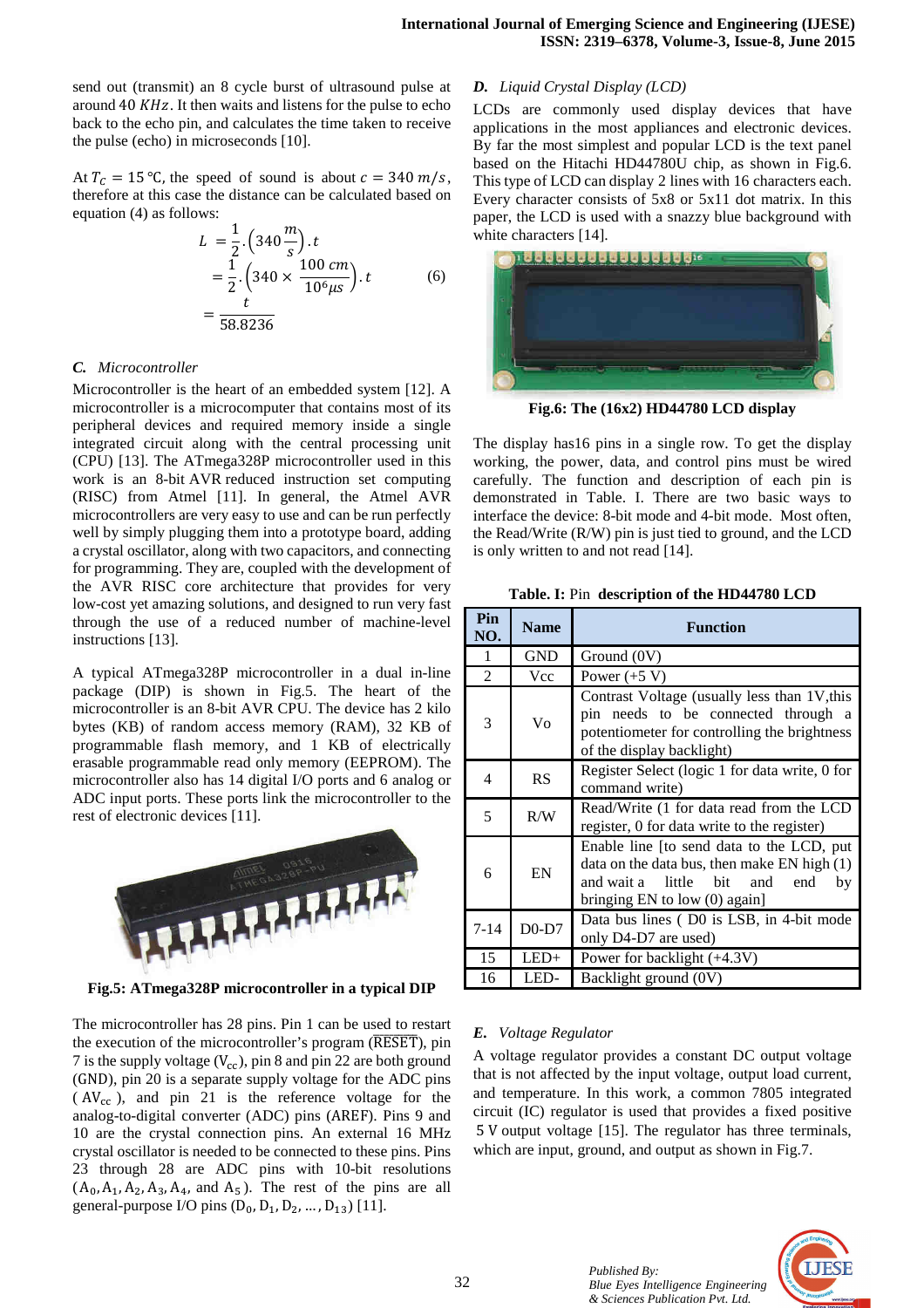

**Fig.7: The 7805 Voltage Regulator package**

Capacitors are sometimes used on the input and output of the regulator. The input capacitor prevents unwanted oscillations when the regulator is some distance from the power supply filter. The output capacitor acts basically as a line filter to improve transient response. Almost all applications of regulators require that the device be secured to a heat sink to prevent thermal overload [15].

#### **III. DESIGN AND IMPLEMENTATION**

The design of the embedded distance measurement system is shown in the schematic diagram of Fig.8. As it can be seen a 16 MHz crystal oscillator (XTAL), along with the two capacitors  $C_1$  and  $C_2$  is connected. Therefore, the microcontroller ticks 16 million times per a second and on each of those ticks, the device can perform one mathematical operation. In this system, two pushbutton switches are used, the first one is  $S_1$  and named Reset which is connected to reset pin of the microcontroller through a pull-up resistor. The other switch is  $S_2$  and named Mode, which is connected to digital pin  $D_9$  of the microcontroller through a pull-up resistor and used to measure temperature and calculate distance.

The microcontroller is programmed using a processing based language similar to C++. The flowchart for programming the microcontroller is shown in Fig.9.

Pressing the Mode switch each time a different mode will be displayed on the LCD screen among three modes. Therefore, there are three different modes to be displayed on the LCD by pushing the Mode switch; the first mode will show temperature in both degrees Celsius and Fahrenheit, based on the equations (2) and (3), respectively. The second mode will calculate distance based on equation (6), and the third mode will calculate distance (more accurate) based on equations (4) and (5). The second mode uses only the ultrasonic sensor to calculated distance (without temperature compensation); in this case it is assumed that the speed of sound is to be  $c = 340 \text{ m/s}$  at temperature  $T_c = 15$ . The third mode uses the temperature sensor (with temperature compensation) to calculate the speed of the ultrasonic wave, and then the distance is calculated. The latter case will give more accurate distance measurement because changing temperature of the medium will change the speed of sound, and thereby affects the accuracy of the distance measurement. The complete design of the system is shown in Fig.10; where the design elements were soldered on soldering boards and inserted into a general purpose box.

The comparison of the true and computed distances is shown in Fig. 11. The measurements are taken in two separate temperatures ( $5^{\circ}C^{\circ}$  and  $35^{\circ}C$ ). As it is evident from the results, using the temperature sensor in the third mode of the designed system improves the accuracy of the distance measurements compared to the second mode.

#### **IV. CONCLUSION**

In this work an embedded system is designed and successfully implemented using an ATmega328P microcontroller from Atmel. The system can be used to measure distance of objects ranging from 2cm to 400 cm, using a cheap HC-SR0 ultrasonic distance sensor. For improving the accuracy of the measurement a TMP36 sensor is used for temperature compensation, since the speed of ultrasonic waves will be affected by temperature changes. As it is clear from the results, using the TMP36 sensor for temperature compensation increases the accuracy of the designed system and reduces error in the distance measurements.

#### **ACKNOWLEDGMENT**

The author has special thanks to **Barahm K. Noori** and **Hogr F. Omer** for their technical support and guidance during practical implementations of the system.

#### **REFERENCES**

- **[1]** Hannes Elmer, and Herbert Schweinzer, "High Resolution Ultrasonic Distance Measurement in Air Using Coded Signals", IEEE Instrumentation and Measurement Technology Conference, pp.(1565-1570), Anchorage, AK, USA, 2002.
- **[2]** R. Raišutis, O. Tumšys, and R. Kažys, "Feasibility study of application of ultrasonic method for precise measurement of the long distances in air", ULTRAGARSAS journal, pp. (7-10), Vol. 65, No. 1, 2010.
- **[3]** Md. Shamsul Arefin, and Tajrian Mollick, "Design of an Ultrasonic Distance Meter", International Journal of Scientific & Engineering Research, pp. (1-10), Vol.4, Issue-3, 2013.
- **[4]** Rajan P Thomas, Jithin K. K., Hareesh K. S., Habeeburahman C. A., and Jithin Abraham, "Range Detection based on Ultrasonic Principle", International Journal of Advanced Research in Electrical, Electronics and Instrumentation Engineering, pp. (7638-7642), Vol. 3, Issue 2, February 2014.
- **[5]** Hongjiang He, and Jianyi Liu, "The Design of Ultrasonic Distance Measurement System Based on S3C2410", IEEE International Conference on Intelligent Computation Technology and Automation, pp. (44-47), 2008.
- **[6]** Radu TARULESCU, "Usage of Parallax Ultrasonic Sensors in Distance Measurements", ANNALS OF THE ORADEA UNIVERSITY Journal, Fascicle of Management and Technological Engineering, pp.(393-396), Vol. XXII (XII), 2013/1, ISSUE-1, 2013.
- **[7]** A. K. Shrivastava, A. Verma, and S. P. Singh, "Distance Measurement of an Object or Obstacle by Ultrasound Sensors using P89C51RD2", International Journal of Computer Theory and Engineering, pp. (64-68), Vol. 2, No. 1 2010.
- **[8]** K. Srilakshmi, K. Anitha, P. Rajesh Kumar, and G.R.L.V.N. Srinivas Raju, "Design and Implementation of Distance Measuring Digital Hardware", International Journal of Electronics & Communication Technology (IJECT ), pp. (222-225) Vol. 2, SP-1, Dec . 2011.
- **[9]** Jie Liang and Zhiguang Guan, "Design of Intelligent Automatic Leveling Control System Based on Ultrasonic Distance Measuring Technology", Proceedings of the IEEE International Conference on Automation and Logistics, pp. (1620-1624), Jinan, China, 2007.
- **[10]** Vigneshwari C., Vimala V., and Sumithra G., "Sensor Based Assistance System for Visually Impaired", International Journal of Engineering Trends and Technology (IJETT), pp. (4338-4343), Vol. 4 Issue-10, 2013.
- **[11]** Jeremy Blum, "Exploring arduino", 1st edition, John Wiley & Sons Inc., Indiana, USA, 2013.
- **[12]** Sai Prabha M., Roy K. S.,Shaik Mahaboob Ali, "Obstacle Avoidance With Anti Theft Mechanism System And Cabin Safety System For Automobiles", pp. (1264-1268), International Journal of Engineering Trends and Technology (IJETT), Vol. 4, Issue-4, 2013.
- **[13]** Richard Barnett, Larry O'Cull, and Sarah Cox ,Embedded C Programming and the Atmel AVR, 2nd edition, Delmar, Cengage Learning, USA, 2007.

*Blue Eyes Intelligence Engineering & Sciences Publication Pvt. Ltd.* 

*Published By:* 

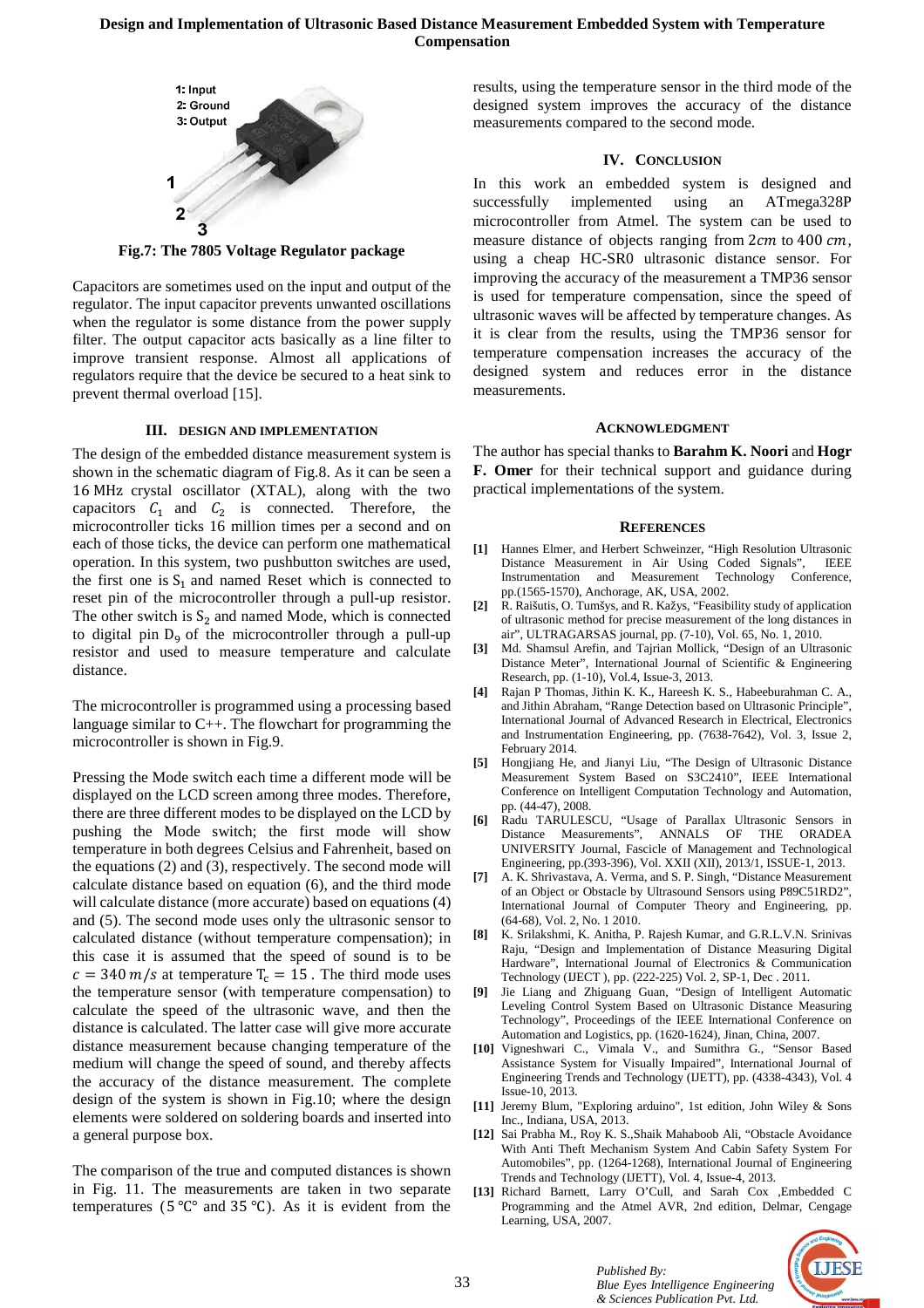- **[14]** Simon Monk, "Programming arduino", 1st edition, McGraw-Hill, USA, 2012.
- **[15]** Thomas L. Floyd, "Electronic devices conventional current version", 9th edition, Prentice Hall, New Jersey, USA, 2012.



**Fig.8: Schematic diagram of the embedded distance measurement system**

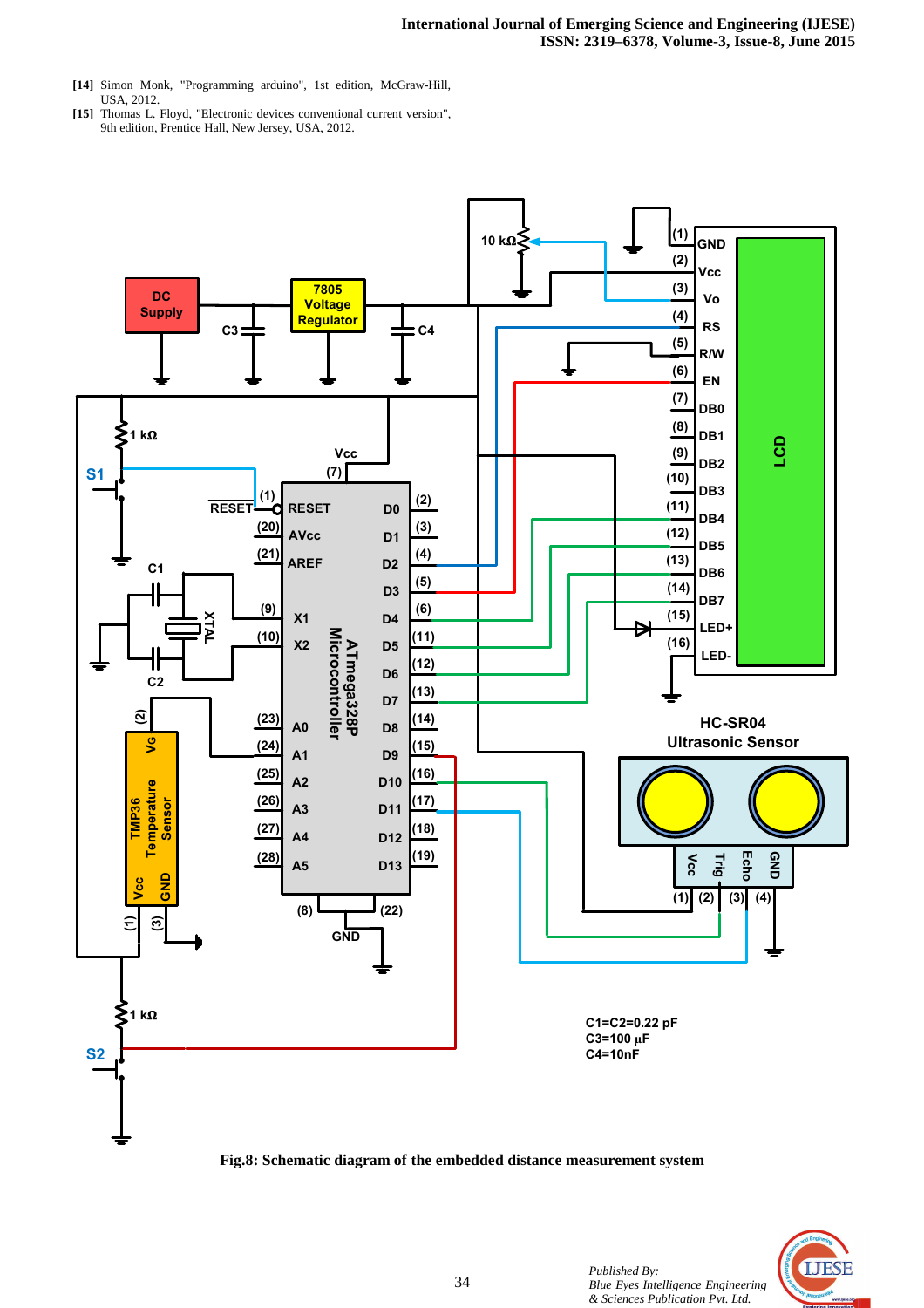**Design and Implementation of Ultrasonic Based Distance Measurement Embedded System with Temperature Compensation** 



**Fig.9: Flowchart for programming the microcontroller**

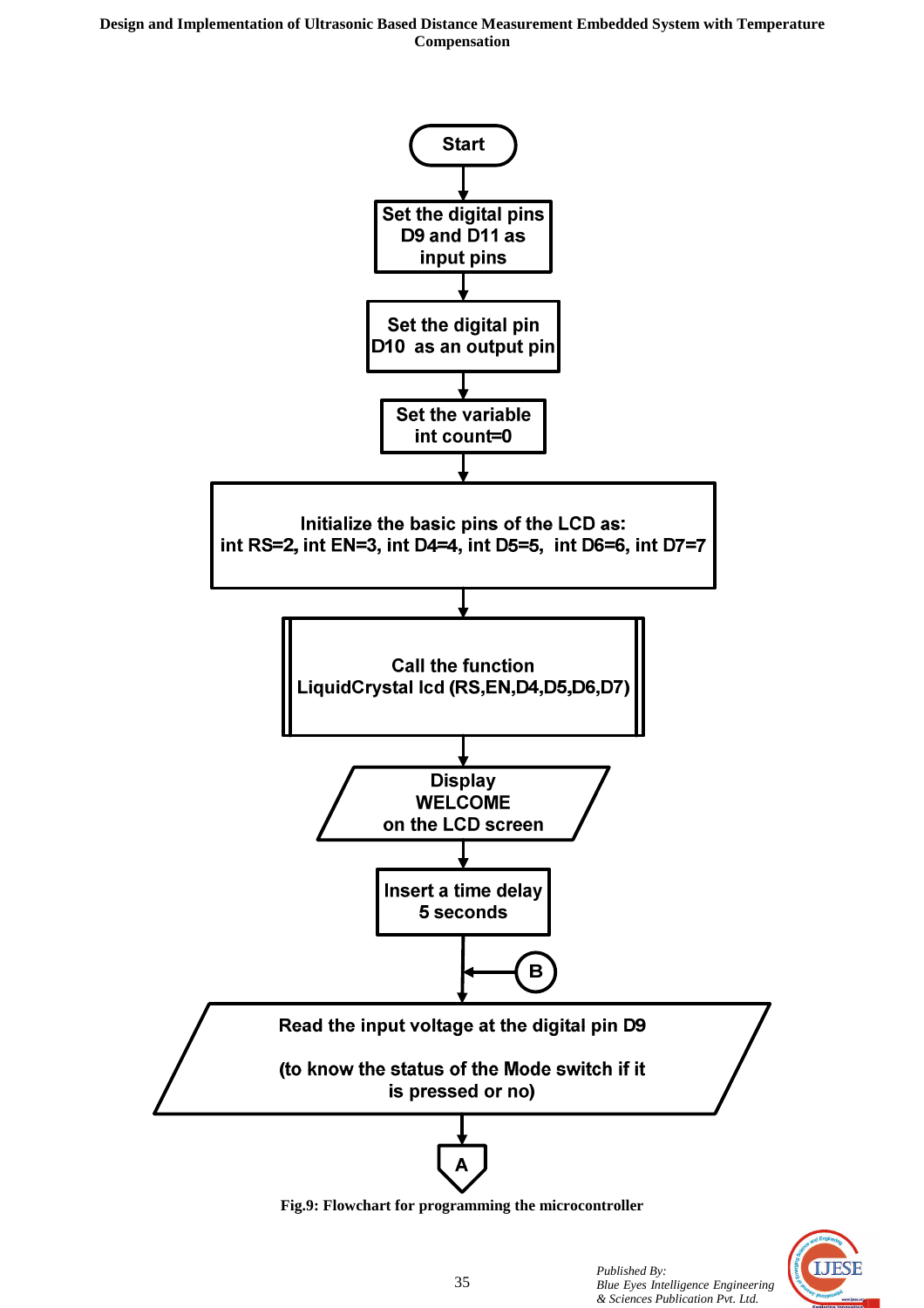